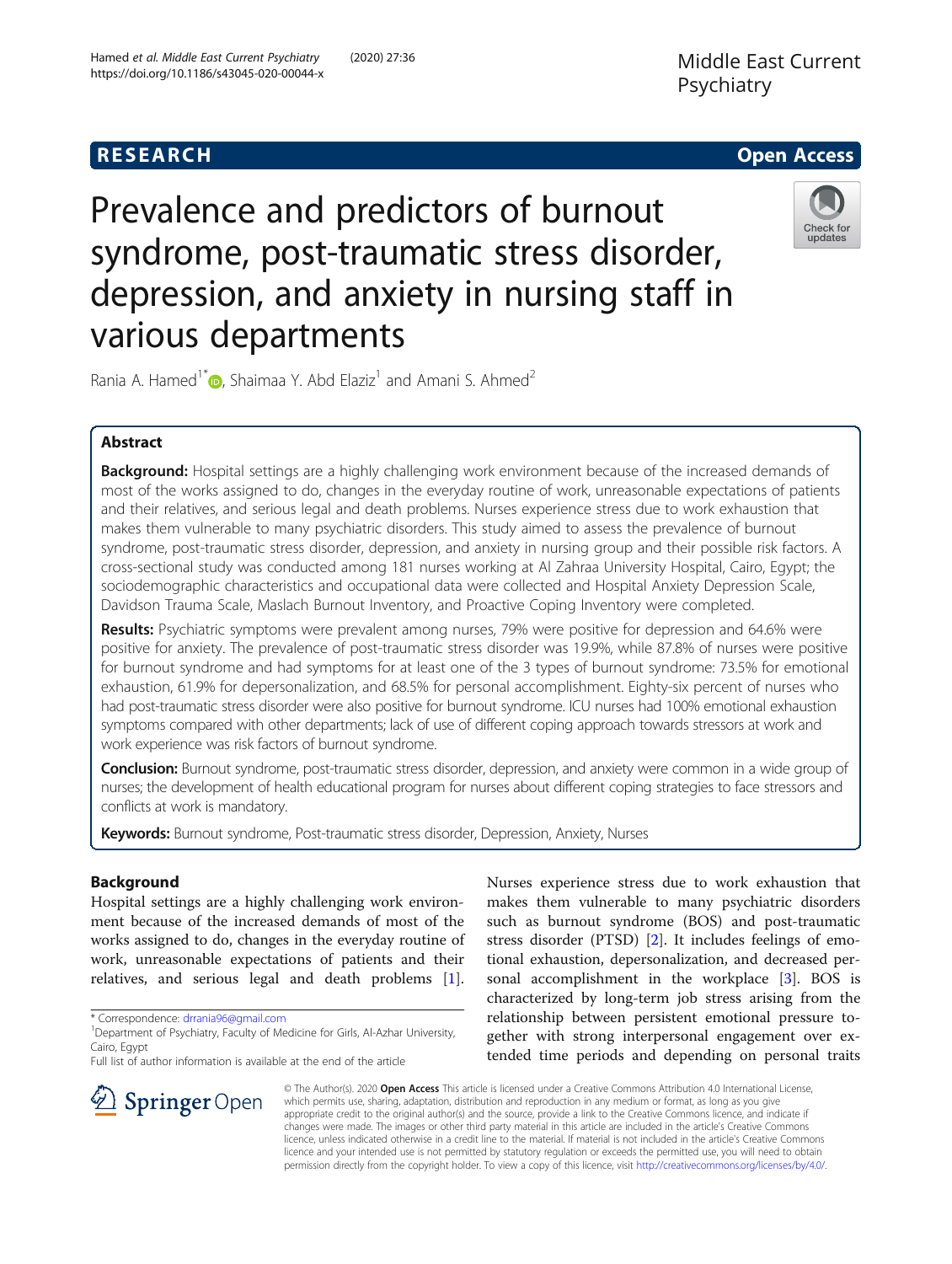[[4\]](#page-6-0). Burnout syndrome is especially high among service and cure staff, especially those involved in health and care [\[4](#page-6-0)]. Among these, nurses were the subject of many studies, a survey carried out in Europe (2011) revealed that about 30% of nursing staff reported being exhausted or tired as a result of work activities [\[5](#page-6-0)]. Burnout syndromes are prevalent in nurses, particularly those working in intensive care units  $[6]$  $[6]$ . In addition, nurses especially critical care nurses are regularly subjected to stresses such as tackling the end of life needs, doing cardiopulmonary resuscitation, and postmortem care. This can contribute to the risk of occurrence of serious psychiatric disorders such as PTSD, depression, or anxiety [[7\]](#page-6-0).

Individuals establish various ways of coping with a stressful situation based on individual variables, situational requirements, and the available facilities intending to rebuild the individual well-being against the hazardous consequences of stressors. From this perspective, the coping strategies used by nurses facing work-related stresses have gained significant attention [[8\]](#page-6-0).

However, only few researches have determined the prevalence of BOS and PTSD in Egyptian nurses, so the purpose of this research was to obtain a full psychological evaluation of nursing-related BOS, PTSD, depression, and anxiety in order to resolve these issues and how these nurses react to the work stressors by using various coping strategies.

#### **Methods**

This study was a cross-sectional one; it was conducted among nurses at Al Zahraa University Hospital, Cairo, Egypt, over the period from January to December 2018. The target population was all nurses working at Al Zahraa University Hospital either males or females who were full-time nursing working for at least 1 year who have no past history of any psychiatric, neurological, or medical illness that could affect psychological condition prior to beginning of their hospital work. The number of nurses was 287 nurses, and only 181 nurses filled out the questionnaires, with overall 63.06% response after excluding incompletely filled ones, part time nurses, those working for less than 1 year, or having past history of any psychiatric, neurological, or medical illness that could affect psychological condition.

Nurses were divided into four groups: intensive care unit nurses ( $N = 25$ ), inpatient nurses in stressful areas (non-intensive care unit)  $(N = 54)$ , inpatient nurses (non-stressful areas) ( $N = 78$ ), and outpatient nurses  $(N = 24)$ . Non-intensive care unit stressful areas included the obstetric unit, the burning unit, and the emergency unit.

All nurses included in the study were subjected to the following:

- 1- Collection of sociodemographic data and information about the work environment including age, marital status, work department, experiences (in years), patient/nurses ratio, nurses' cooperation in patients' care, and the importance of the care of the nurse in patients' prognosis. Also, nurses' reliability in other nurses and nurses' reliability in physicians were measured by 4-point Likert response questions  $(1 = no$  trust to  $4 = high$  trust).
- 2- Hospital Anxiety Depression Scale (HADS) [[9](#page-6-0)], Arabic version [\[10\]](#page-6-0): it is a self-report scale used to explore the existence of depression and anxiety in medical, non-psychiatric settings. It includes 2 subscales: anxiety subscale and depression subscale, and a score > 8 indicates the presence of depression and/or anxiety.
- 3- Davidson Trauma Scale (DTS) [[11](#page-6-0)], Arabic version  $[12]$  $[12]$  $[12]$ : it is a self-report diagnostic scale that evaluates PTSD. Items are rated from  $(0 = not at all to 4 = 1)$ everyday) and subdivided into 3 subscales: reexperiences, avoidance, and hyperarousal.
- 4- Maslach Burnout Inventory (MBI) [\[13\]](#page-6-0), Arabic version [\[14\]](#page-7-0): it is a self-report diagnostic scale consisting of three dimensions: emotional exhaustion (EE), depersonalization (DP), and personal accomplishment (PA). We scored participants as having BOS with emotional exhaustion, 17; depersonalization, 7; and personal accomplishment, 31.
- 5- Proactive Coping Inventory (PCI) [[15](#page-7-0)], Arabic version  $[16]$ : it is a self-report scale constructed to assess the different dimensions of proactive coping approach. It consists of seven subscales with different score ranges: proactive coping (14–56) "It combines autonomous goal setting with self-regulatory goal attainment cognitions and behavior," preventive coping (10–40) "It deals with anticipation of potential stressors and the initiation of preparation before these stressors develop fully," reflective coping (11–44) "It describes simulation and contemplation about a variety of possible behavioral alternatives," strategic planning (4–16) "It focuses on the process of generating a goal-oriented schedule of action in which extensive tasks are broken down into manageable components," instrumental support seeking (8– 32) "It focuses on obtaining advice, information and feedback from people in one's social network when dealing with stressors," emotional support seeking (5–20) "It aimed at regulating temporary emotional distress by disclosing to others feelings, evoking empathy and seeking companionship from one's social network," and avoidance coping (3–12) "It eludes action in a demanding situation by delaying."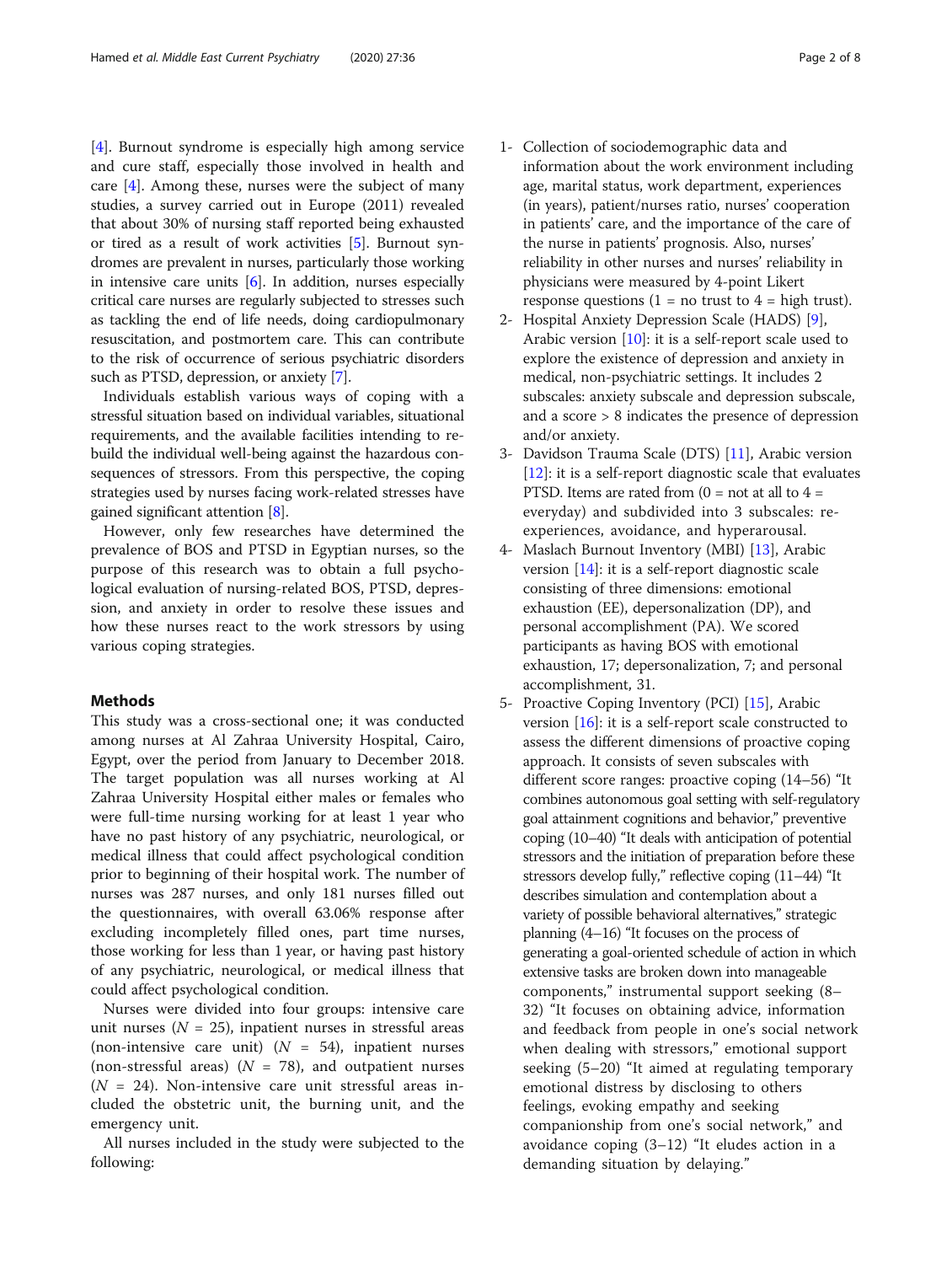# Statistical analysis

The Statistical Package for Social Sciences (SPSS version 21.0) was used for data entry and analysis. Qualitative data were described in the form of numbers and percentages;  $\chi^2$  test or Fisher's exact test was used to test for the association between categorical variables, as appropriate. Quantitative data were described as mean and standard deviation (mean  $\pm$  SD) and after testing for normality by Kolmogorov-Smirnov; ANOVA test was used for comparison between more than two groups normally distributed and nonparametric Kruskal-Wallis test for more than two groups not normally distributed data.

Binary logistic regression analysis was used for prediction of independent variables of burnout syndrome, post-traumatic stress disorder, depression, and anxiety. Significant variables in the bivariate analysis were used into the regression model. Crude (COR) and adjusted odds ratios (AOR) and their 95% confidence intervals (95% CI) were calculated. P value  $\leq$  .05 was considered to be statistically significant.

## Results

Table 1 shows that the nurses were predominantly females. Comparison between the 4 groups shows statistical significance in age, experiences in years, pt/nurses ratio, and marital status.

Graph [1](#page-3-0) shows that all groups of nurses had prevalent psychiatric symptoms, 79% (143) were positive for depression and 64.6% (117) were positive for anxiety. As regards PTSD, 19.9% (36) of nurses had PTSD symptoms based on Davidson Trauma Scale. A total of 87.8% (159) of nurses were positive for BOS and had symptoms for at least one of the 3 types of BOS: 73.5% (133) for emotional exhaustion, 61.9% (112) for depersonalization, and 68.5% (124) for personal accomplishment. Overall, 88.4% (160) of nurses had depression, anxiety, posttraumatic stress disorder, or burnout syndrome.

No significant differences in depression, anxiety, or PTSD were found among the 4 nurses groups. However, the prevalence of BOS (emotional exhaustion symptoms) showed significant difference between them (Graph [2\)](#page-3-0).

Table [2](#page-4-0) shows that 86% (31 out of 36) of nurses who had PTSD were also positive for burnout syndrome. However, only 19.49% (31 out of 159) of nurses who were positive to BOS also had the criteria for PTSD diagnosis. The group of nurses was then divided into 4 groups: nurses with BOS and no PTSD  $(N = 128)$ , nurses with BOS and PTSD ( $N = 31$ ), nurses without BOS nor PTSD ( $N =$ 17), and nurses with PTSD and no BOS  $(N = 5)$ .

Comparing the age of the four groups of nurses shows statistical significance: nurses with BOS and no PTSD  $(38 \pm 9.91 \text{ years})$ , nurses with BOS and PTSD  $(36.61 \pm 1.005 \text{ years})$ 10.21 years), nurses without BOS nor PTSD  $(45.52 \pm 10.21)$ 10.51 years), nurses with PTSD and no BOS (37.4  $\pm$ 12.46 years),  $P = 0.02$ . Regarding their experience in years: those with BOS alone  $(18.68 \pm 9.8 \text{ years})$ , those with both BOS and PTSD  $(17.64 \pm 10.7 \text{ years})$ , those with neither BOS nor PTSD (26.7  $\pm$  9.6 years), and those with PTSD alone (18  $\pm$  12.84 years), P = 0.01. Also, there was significant difference in "The importance of the care of the nurse in patients' prognosis" ( $P = 0.01$ ). There was no difference in the "Nurses' reliability in other nurses," "Nurses' reliability in physicians," and "Nurses' cooperation in patients' care."

Table [3](#page-5-0), multivariate logistic regression analysis, showed the independent risk factors of burnout syndrome, post-traumatic stress disorder, depression, and anxiety in nursing staff were lack of use of different coping approach towards stressors at work. Risk factors of burnout syndrome were lack of use of proactive coping

Table 1 Sociodemographic and work characteristics of the studied groups

|                                   | Intensive care unit<br>nurses $(N = 25)$ | Inpatient nurses in stressful<br>areas $(N = 54)$ | Inpatient nurses<br>(non-stressful<br>areas) $(N = 78)$ | Outpatient nurses<br>$(N = 24)$ | Total $(N = 181)$ | P value                |
|-----------------------------------|------------------------------------------|---------------------------------------------------|---------------------------------------------------------|---------------------------------|-------------------|------------------------|
| Age (in years) $X \pm SD$         | $32.04 \pm 9.18$                         | $36.42 \pm 7.92$                                  | $40.24 \pm 10.51$                                       | $43.91 \pm 11.24$               | $38.45 \pm 10.27$ | $< 0.001^{(1)}$        |
| Experiences (in years) $X \pm SD$ | $11.68 \pm 8.18$                         | $17.88 \pm 7.38$                                  | $20.78 \pm 10.36$                                       | $25.16 \pm 11.99$               | $19.24 \pm 10.17$ | < 0.001 <sup>(1)</sup> |
| Patient/nurses $X + SD$           | $5.2 \pm 2.41$                           | $8.9 \pm 5.66$                                    | $13.16 \pm 7.48$                                        | $25.9 \pm 17.41$                | $12.48 \pm 10.4$  | < 0.001 <sup>(1)</sup> |
| Gender                            |                                          |                                                   |                                                         |                                 |                   |                        |
| Female N (%)                      | 23 (92%)                                 | 50 (92.6%)                                        | 76 (97.4%)                                              | 20 (83.3%)                      | 169 (93.4%)       | $> 0.05^{(2)}$         |
| Male $N$ (%)                      | 2(8%)                                    | 4 (7.4%)                                          | 2(2.6%)                                                 | 4 (16.7%)                       | 12 (6.6%)         |                        |
| Marital status                    |                                          |                                                   |                                                         |                                 |                   |                        |
| Single $N$ (%)                    | 5(20%)                                   | 5(9.3%)                                           | 6(7.7%)                                                 | $1(4.2\%)$                      | 17 (9.4%)         | $0.05^{(2)}$           |
| Married $N$ (%)                   | 20 (80%)                                 | 47 (87%)                                          | 67 (85.9%)                                              | 18 (75%)                        | 152 (84.1%)       |                        |
| Divorced $N$ (%)                  | $0(0\%)$                                 | 2(3.7%)                                           | $0(0\%)$                                                | $0(0\%)$                        | $2(1.1\%)$        |                        |
| Widow $N$ (%)                     | $0(0\%)$                                 | $0(0\%)$                                          | $5(6.4\%)$                                              | 5 (20.8%)                       | 10 (5.5%)         |                        |

Kruskal-Wallis test  $(1)$ , Fisher's exact test  $(2)$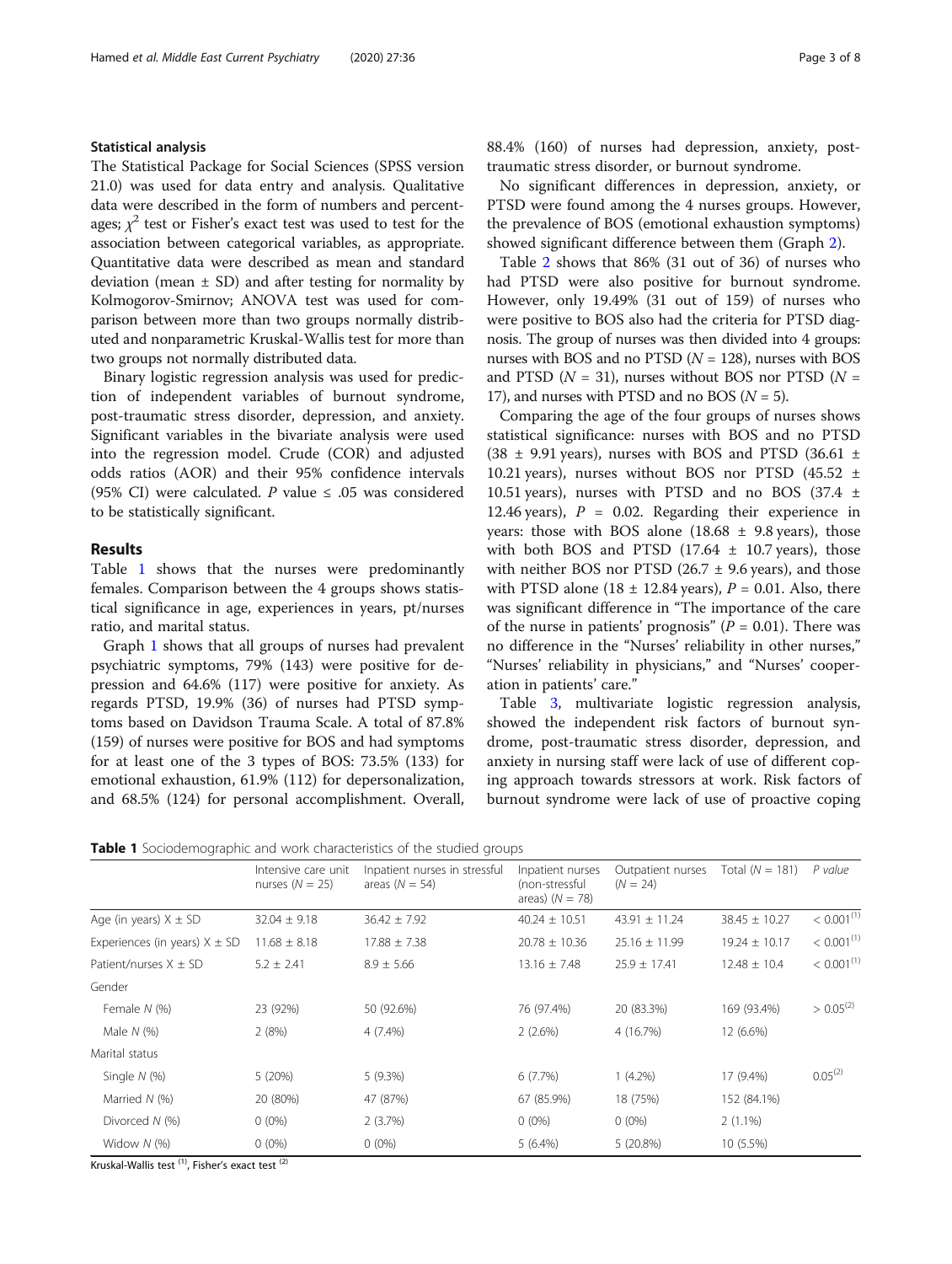

<span id="page-3-0"></span>

and instrumental support seeking with AOR [95% CI] of 0.86 [0.81–0.91] and 0.93 [86–97], while increasing age and experience act as protective factors for burnout syndrome with AOR [95% CI] of 92 [0.85–0.98] and 0.8 [0.54–0.97]. Lack of use of reflective coping, preventive coping, instrumental support seeking, and emotional support seeking was the risk factors of depression with AOR [95% CI] of 0.58 [0.37–0.91], 0.5 [0.27–0.94], 0.34 [0.11–0.98], and 0.02 [0.02–0.85] respectively. Defective reflective coping and preventive coping were risk factors for anxiety with AOR [95% CI] of 0.93 [0.87–0.99] and 0.91 [0.84–0.99], while defective avoidance coping and instrumental support seeking were risk factors of posttraumatic stress disorder with AOR [95% CI] of 0.8

[0.65–0.99] and 0.9 [0.84–0.99]. Overall, Proactive Coping Inventory scale is a predictor for burnout syndrome, post-traumatic stress disorder, depression, and anxiety

# **Discussion**

In our study, we find that burnout syndrome, posttraumatic stress disorder, depression, and anxiety are prevalent in nursing groups. The BOS has been thoroughly studied as it has a detrimental effect on nurses suffering from it by raising their absence and medical errors that have direct impact on patient safety in addition to its effect on the health institution itself [\[17,](#page-7-0) [18](#page-7-0)].

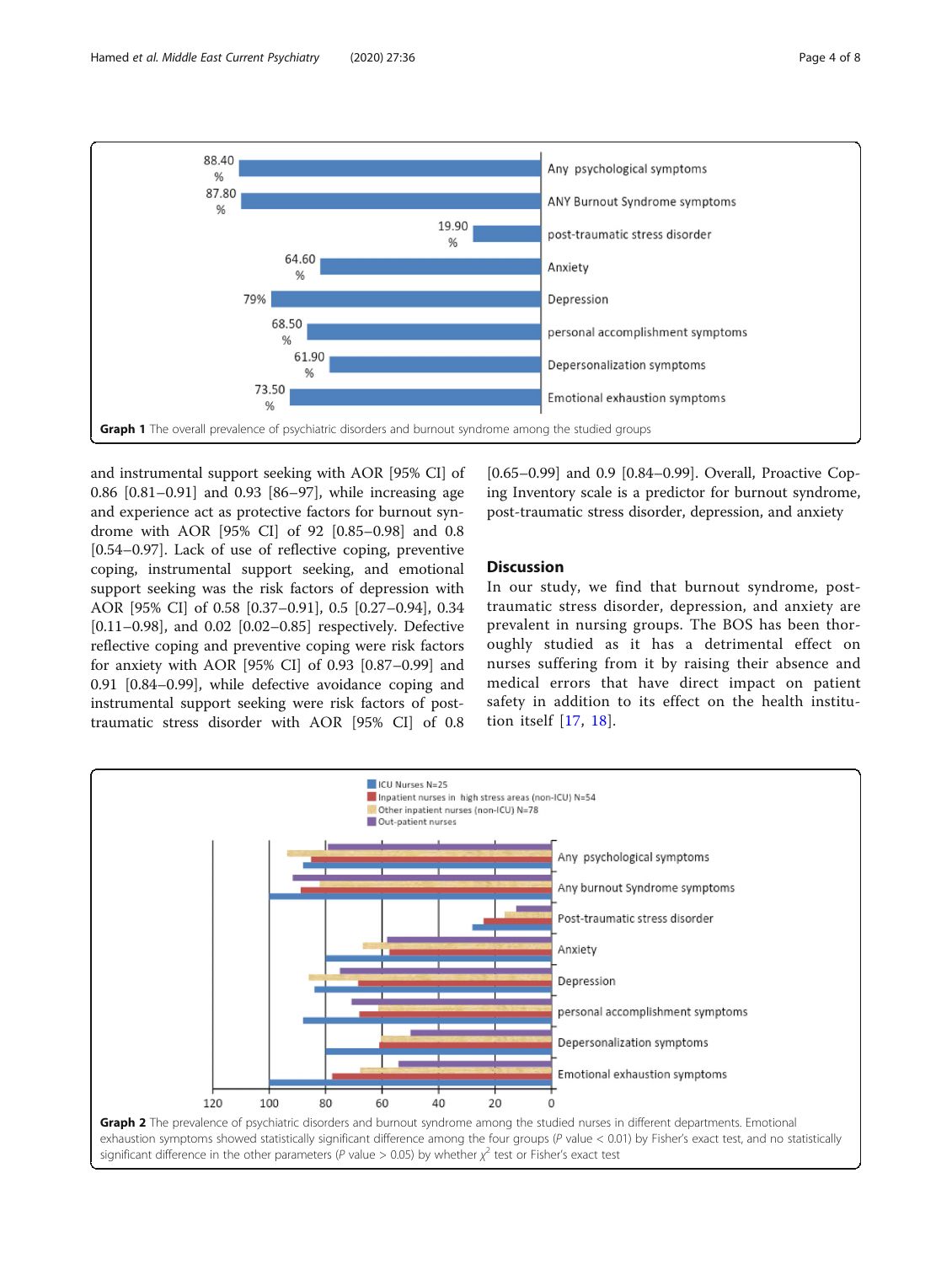<span id="page-4-0"></span>Table 2 Comparison between nurses diagnosed with/without burnout syndrome and/or post-traumatic stress disorder

|                                                                            | Nurses with burnout<br>syndrome and no post-<br>traumatic stress disorder<br>$(N = 128)$ | Nurses with burnout<br>syndrome and post-<br>traumatic stress disorder<br>$(N = 31)$ | Nurses without<br>burnout syndrome<br>not post-traumatic<br>stress disorder ( $N = 17$ ) | Nurses with post-traumatic<br>stress disorder and no<br>burnout syndrome $(N = 5)$ | $P$ value    |
|----------------------------------------------------------------------------|------------------------------------------------------------------------------------------|--------------------------------------------------------------------------------------|------------------------------------------------------------------------------------------|------------------------------------------------------------------------------------|--------------|
| Gender (female) N (%)                                                      | 119 (92.9%)                                                                              | 30 (96.7%)                                                                           | 15 (88.2%)                                                                               | $5(100\%)$                                                                         | $0.63^{(1)}$ |
| Age in years $(X \pm SD)$                                                  | $38 \pm 9.91$                                                                            | $36.61 \pm 10.21$                                                                    | $45.52 \pm 10.51$                                                                        | $37.4 \pm 12.46$                                                                   | $0.02^{(2)}$ |
| Experience in years $(X \pm SD)$                                           | $18.68 \pm 9.8$                                                                          | $17.64 \pm 10.7$                                                                     | $26.7 \pm 9.6$                                                                           | $18 \pm 12.84$                                                                     | $0.01^{(3)}$ |
| Patient/nurses $(X \pm SD)$                                                | $12.42 \pm 11.03$                                                                        | $11.22 \pm 10.04$                                                                    | $13.58 \pm 6.78$                                                                         | $18.2 \pm 2.94$                                                                    | $0.54^{(3)}$ |
| Nurses' reliability in other<br>nurses $(X \pm SD)$                        | $3.7 \pm 0.59$                                                                           | $3.64 \pm 0.8$                                                                       | $3.64 \pm 0.49$                                                                          | $3.8 \pm 0.44$                                                                     | $0.62^{(3)}$ |
| Nurses' reliability in<br>physicians $(X \pm SD)$                          | $3.77 \pm 0.45$                                                                          | $3.61 \pm 0.61$                                                                      | $3.47 \pm 0.62$                                                                          | $3.6 \pm 0.54$                                                                     | $0.06^{(3)}$ |
| Nurses' cooperation in<br>patients' care N (%)                             | 122 (95.3%)                                                                              | 26 (83.9%)                                                                           | 16 (94.1%)                                                                               | 5 (100%)                                                                           | $0.12^{(1)}$ |
| The importance of the<br>care of the nurse in<br>patients' prognosis N (%) | 127 (99%)                                                                                | 28 (90.3%)                                                                           | 14 (82.4%)                                                                               | 5 (100%)                                                                           | $0.01^{(1)}$ |

Fisher's exact test  $(1)$ , ANOVA test  $(2)$ , Kruskal-Wallis test  $(3)$ 

Our study shows that emotional exhaustion is the most affected aspect of BOS in nurses, being present in 73.5% of the sample. This is followed by personal accomplishment, which was found in 68.5% of the sample. The lowest level was depersonalization, which affected 61.9% of these nurses. This was in agreement with Elshaer et al. [[19](#page-7-0)] who found that the most of the study subjects developed high emotional exhaustion scores  $(80\%)$ , while  $\lt 1/3$  reported either high depersonalization or low personal accomplishment levels.

It is worthy to mention that the predominance of female nurses in our sample could add to the burden of stress at work place for them and this is in line with the study done in Ethiopia and found significantly association between sex and job stress [\[20](#page-7-0)]. Female nurses are more subjected to different sources of stress such as discrimination, stereotyping in addition to coordination between work, and marriage and family demands.

Among these 3 dimensions of BOS, ICU nurses had the highest prevalence compared to inpatient nurses in stressful areas (non-ICU), inpatient nurses (non-intensive care unit), and outpatient ones. This can be explained that ICU nurses encounter difficult patients facing life issues forcing them to meet daily challenges that add more pressure to their work.

These results are in concordance with the study of Gillespie and Melby [[21](#page-7-0)] who studied BOS on nursing staff in accident, emergency, and acute medicine departments and reported the same results. Another study of the prevalence of BOS and PTSD in nurses at the University of Colorado Hospital revealed that the highest stress facing nurses were the patient's death and seeing a patient suffer as death is usually linked to clinical failure [[1\]](#page-6-0).

From multitude of researches, 25–33% of ICU nurses develop severe BOS and approximately 86% have at least 1 symptom out of the 3 symptoms of BOS [[22,](#page-7-0) [23,](#page-7-0) [28\]](#page-7-0).

Another study done by Poncet et al. [\[24](#page-7-0)] on critical care nurses revealed severe BOS in 32.8% of participants similarly to the study of Verdon et al. [[25\]](#page-7-0) who reported that third of the critical care nurses developed BOS.

Nurses diagnosed with PTSD almost develop BOS, but the reverse is not always fulfilled, as just 19.49% of nurses with BOS were diagnosed with PTSD. These refer to the fact that nurses who develop PTSD will be vulnerable to BOS.

Also, the combination of both diagnosis of BOS and PTSD has significant relation with how the care received by the nurses is one of the key factors in the prognosis of the patient. Moreover, nurses without BOS and PTSD are elder and have more years of experience compared to those with both BOS and PTSD. Similarly, the analysis of job-related stress among nurses employed in Ethiopia correlated years the nurse had practiced and her age with the prevalence of PTSD [\[26](#page-7-0)]. This can be explained that the adaptation and coping of nurses become better and effective overtime.

In our study, 79% were positive for depression and 64.6% were positive for anxiety. These results are in concordance with a study of held in Australia that concluded that depression levels were predicted significantly by the level of stress nurses are exposed to [[27\]](#page-7-0).

Our study reveals that increasing age and experience act as a protective factors for burnout syndrome; this finding could be explained that nurses with more experience on their job may gain higher confidence about tasks they do, and may make relationships at work that are meaningful to them  $[28]$  $[28]$ . In coherence with these findings, Patrick and Lavery [\[29](#page-7-0)] reported that nurses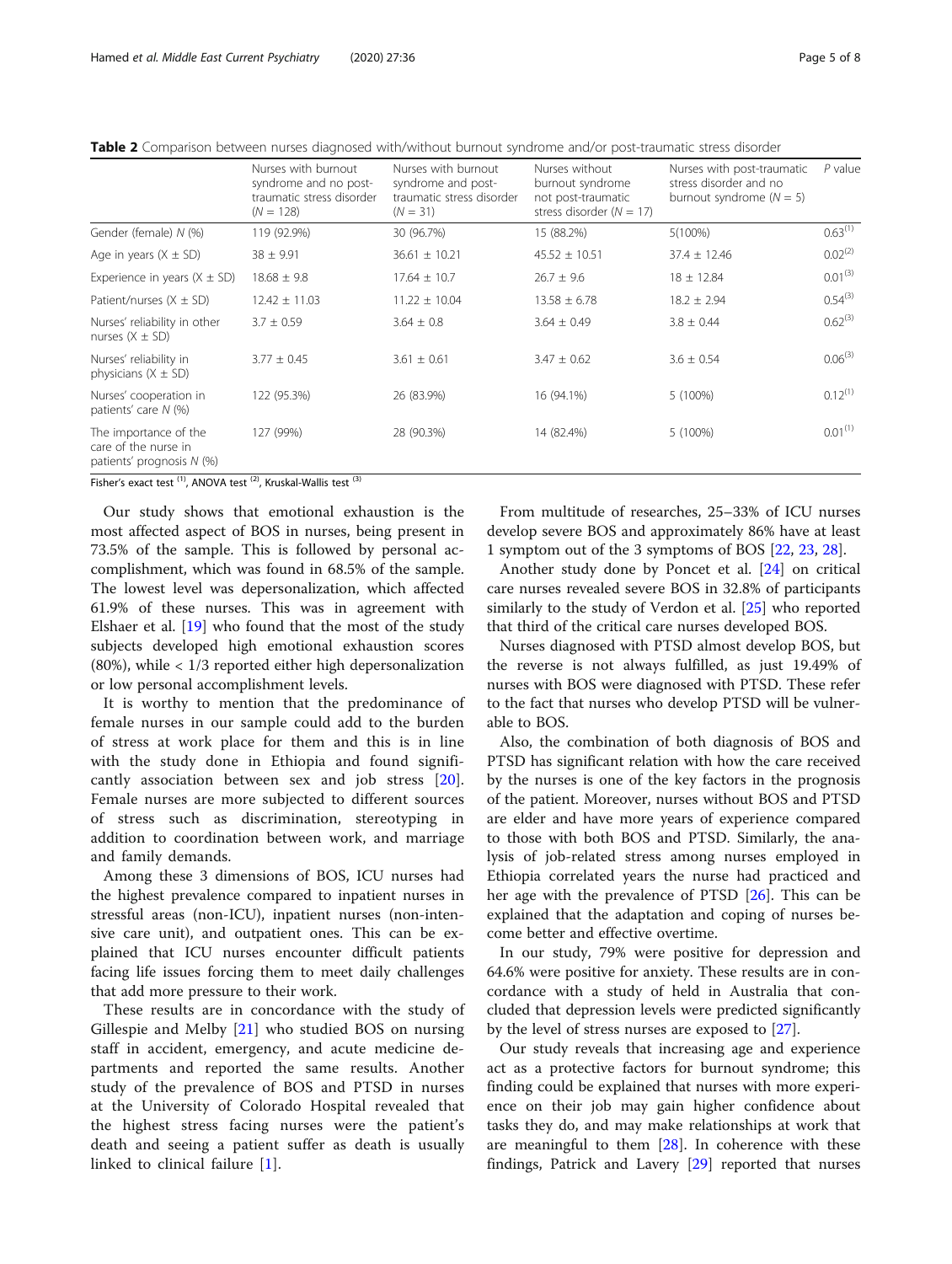| Table 3 Bivariate and multivariate logistic regression analysis of risk factors associated with burnout syndrome, depression, anxiety, and post-traumatic stress disorder among<br>participants |                      |                              |                          |                         |                         |                        |                                |                     |
|-------------------------------------------------------------------------------------------------------------------------------------------------------------------------------------------------|----------------------|------------------------------|--------------------------|-------------------------|-------------------------|------------------------|--------------------------------|---------------------|
| <b>Risk factors</b>                                                                                                                                                                             | Burnout syndrome     |                              | Depression               |                         | Anxiety                 |                        | Post-traumatic stress disorder |                     |
|                                                                                                                                                                                                 | COR (95% CI)         | $\widehat{\cup}$<br>AOR (95% | COR (95% CI)             | AOR (95% CI)            | COR (95% CI)            | AOR (95% CI)           | COR (95% CI)                   | AOR (95% CI)        |
| Age                                                                                                                                                                                             | $0.94*(0.9-0.96)$    | $92*(0.85-0.98)$             | 1.01 (0.79-1.04)         |                         | 0.97 (0.94-1.03         |                        | 0.97 (0.94-1.01)               |                     |
| Experience                                                                                                                                                                                      | $0.93*(0.89 - 0.95)$ | $0.8*(0.54 - 0.97)$          | 1.01 (0.98-1.05)         |                         | 0.96 (0.94-1.01)        |                        | 0.98 (0.94-1.018)              |                     |
| Patient/nurse                                                                                                                                                                                   | 0.98 (0.94-1.10)     |                              | 0.97 (0.94-1.002)        |                         | 0.93 (0.92-1.04)        |                        | 0.99 (0.96-1.03)               |                     |
| Gender (female)                                                                                                                                                                                 | $1.49(0.3 - 7.2)$    |                              | $0.73(0.15 - 3.53)$      |                         | $1.33(0.4 - 4.37)$      |                        | 2.87 (0.35-23.01)              |                     |
| Nurses' reliability in<br>physicians                                                                                                                                                            | 0.36 (0.11-1.19)     |                              | $0.41*$ (0.25-0.94)      | $0.38*(0.15-0.96)$      | $0.50(0.23 - 1.12)$     |                        | $1.13(0.43 - 2.96)$            |                     |
| Nurses' reliability in<br>other nurses                                                                                                                                                          | $1.88(0.5 - 7.09)$   |                              | $1.17(0.52 - 2.63)$      |                         | 0.84 (0.45-1.56)        |                        | $0.95(0.43 - 2.07)$            |                     |
| The importance of the<br>care of the nurse in<br>patients' prognosis                                                                                                                            | $0.3(0.04 - 2.15)$   |                              | 4.97 (0.44–55.71)        |                         | 3.08 (0.44-21.28)       |                        | 2.26 (0.35-14.42)              |                     |
| Nurses' cooperation in<br>patients' care                                                                                                                                                        | 2.3 (0.17-30.1)      |                              | $1.01(0.21 - 4.76)$      |                         | $1.78(0.43 - 7.27)$     |                        | 2.76 (0.66-11.53)              |                     |
| Proactive Coping Inventory subscales                                                                                                                                                            |                      |                              |                          |                         |                         |                        |                                |                     |
| Proactive coping                                                                                                                                                                                | $0.86*(0.81 - 0.91)$ | $-0.87$<br>$0.79*$ (0.71     | $1.01(0.97 - 1.05)$      |                         | 9.73 (0.94-10.1)        |                        | 0.97 (0.93-1.01)               |                     |
| Reflective coping                                                                                                                                                                               | $1.07(0.98 - 1.17)$  |                              | $0.68*(0.6-0.76)$        | $0.58*(0.37-0.91)$      | $0.92*$ $(0.87 - 0.97)$ | $(66.0 - 18.0) * 60.0$ | $0.91*$ $(0.84 - 0.97)$        | $0.93*$ (86-0.99)   |
| Preventive coping                                                                                                                                                                               | $1.06(0.95 - 1.18)$  |                              | $0.7*(0.72-0.8)$         | $0.5*$ $(0.27-0.94)$    | $0.9*(0.84 - 0.96)$     | $(66.0 - 98.0) * 16.0$ | 0.91 (0.83-1.05)               |                     |
| Avoidance coping                                                                                                                                                                                | $1.18(0.93 - 1.5)$   |                              | 0.89 (0.73-1.07)         |                         | $1.14(0.97 - 1.35)$     |                        | 0.79* (0.64-0.96)              | $0.8*(0.65-0.99)$   |
| Instrumental support<br>seeking                                                                                                                                                                 | $0.93 * (86 - 97)$   | $0.92*$ (86-98)              | $0.63*(0.54 - 0.73)$     | $0.34*(0.11-0.98)$      | 0.98 (0.92-1.03)        |                        | 0.89* (0.82-0.96)              | $0.9*$ (0.84-0.99)  |
| Emotional support<br>seeking                                                                                                                                                                    | $1.26(0.95 - 1.68)$  |                              | $0.31$ * $(0.21 - 0.45)$ | $0.02*$ $(0.02-0.85)$   | 0.85 (0.73-0.01)        |                        | $0.9(0.74 - 1.1)$              |                     |
| Strategic planning                                                                                                                                                                              | 1.09 (0.89-1.34)     |                              | $0.1002(0.85 - 0.17)$    |                         | 0.99 (0.87-1.14)        |                        | 0.9 (0.76-1.07)                |                     |
| Coping Inventory scale<br>Overall Proactive                                                                                                                                                     | $0.88*(0.82 - 0.93)$ | $0.81*$ (0.74-0.89)          | $0.75*(0.78-0.86)$       | $0.58*$ $(0.29 - 0.97)$ | $0.93*$ $(0.85 - 0.97)$ | $0.94*(0.85-0.99)$     | $0.92*$ $(0.84 - 0.97)$        | $0.93*$ $(84-0.99)$ |
| COR Crude odds ratio, AOR adjusted odds ratio<br>Significant                                                                                                                                    |                      |                              |                          |                         |                         |                        |                                |                     |

<span id="page-5-0"></span>Hamed et al. Middle East Current Psychiatry (2020) 27:36 example 2005 20:36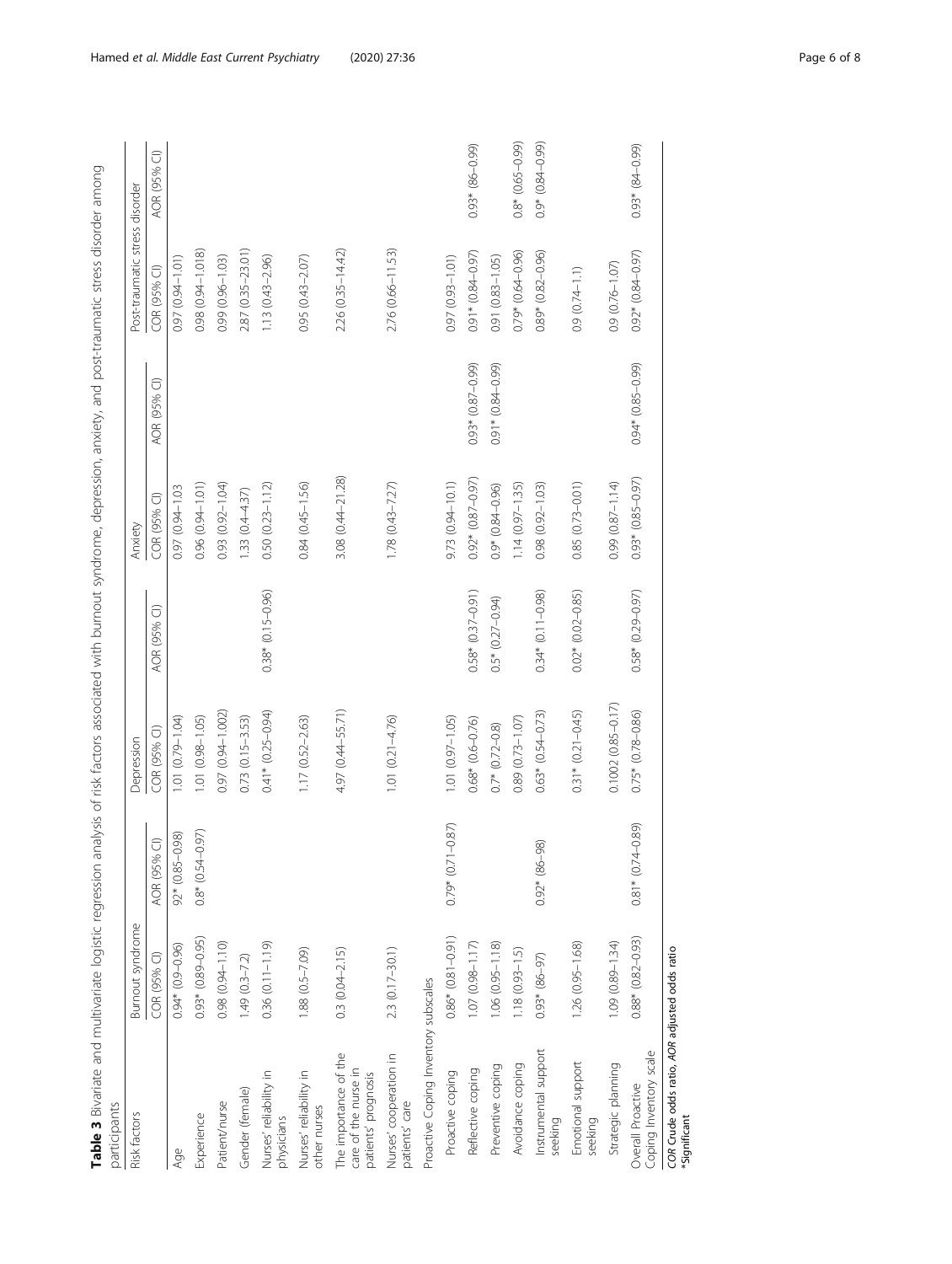<span id="page-6-0"></span>who work longer duration on the job are more likely to have experienced almost all work scenarios. Another explanation could be that nurses in this sector have less working hours or their job nature changed with more on desk tasks than working closely to patients which lead to less burden on older nurses. In the present study, risk factors of burnout syndrome were lack of use of proactive coping and instrumental support seeking. These results are in concordance with a study on the relationship between proactive coping and the different three dimensions of burnout that found that nurses with a more proactive coping style had experienced less symptoms of burnout [[30\]](#page-7-0).

In the present study, lack of use of reflective coping and preventive coping was risk factors of both depression and anxiety, while defective avoidance coping and instrumental support seeking were risk factors of posttraumatic stress disorder .Overall proactive coping inventory scale is a predictor for burnout syndrome, posttraumatic stress disorder, depression, and anxiety. These findings are in concordance with a study on proactive coping and PTSD among nursing students in which regression analysis revealed that proactive coping was associated with lower levels of PTSD, depression, and anxiety [[31](#page-7-0)]. In contrast to a Chinese study which reported that although the study participants had successful coping mechanisms, yet they had significant levels of stress and depression [[32\]](#page-7-0).

Proactive individuals often make efforts to plan in advanced manner that allow them more easily to overcome distress and challenging goals and to promote their personal growth [[26\]](#page-7-0). Proactive individuals are considered future oriented and they know how to use their resources to face stressors before being emotionally exhausted. So, they are more likely to set up resources that serve as buffers against stress and are less likely to accumulate stress to a level that cannot be handled.

### Conclusion

BOS, PTSD, and other psychological symptoms were common in a wide group of nurses; the development of instituting strategies and health educational program for nurses about different coping strategies may hold promise for reducing conflict that nurses face during their job and further interventional studies need to be conducted in this issue.

#### Abbreviations

BOS: Burnout syndrome; PTSD: Post-traumatic stress disorder; ICU: Intensive care unit; HADS: Hospital Anxiety Depression Scale; DTS: Davidson Trauma Scale; MBI: Maslach Burnout Inventory; PCI: Proactive Coping Inventory; SPSS: Statistical Package for Social Sciences

#### Acknowledgements

The authors wish to express their gratitude to all nurses for their taking part in this study.

#### Authors' contributions

RAH designed the study and was a major contributor in writing the manuscript. SYA collected the patients' data and applied the scales. ASA analyzed and interpreted the patient data. All authors read and approved the final manuscript.

#### Funding

None

#### Availability of data and materials

Not applicable.

#### Ethics approval and consent to participate

All participants were involved in this study after giving written informed consent. The study's purpose was explained and privacy of information was ensured. The study was done consistent with good clinical practice and Declaration of Helsinki and World Health Organization guidelines. The committee's reference number is 201907113.

#### Consent for publication

Not applicable.

#### Competing interests

The authors declare that they have no competing interests.

#### Author details

<sup>1</sup>Department of Psychiatry, Faculty of Medicine for Girls, Al-Azhar University Cairo, Egypt. <sup>2</sup>Community, Environmental and Occupational Medicine Department, Faculty of Medicine, Zagazig University, Zagazig, Egypt.

#### Received: 7 May 2020 Accepted: 30 June 2020 Published online: 01 September 2020

#### References

- 1. Mealer M, Burnham EL, Goode CJ, Rothbaum B, Moss M (2009) The prevalence and impact of post-traumatic stress disorder and burnout syndrome in nurses. Depr anx 26(12):1118–1126
- 2. Godoy MT, Bouttelet D (2004) Rethinking the care provided to nursing woman. J Hum Growth Dev 14:63–68
- 3. Montero-Marín J, García-Campayo J, Mera DM, Del Hoyo YL (2009) A new definition of burnout syndrome based on Farber's proposal. J Occup Med Toxicol 4(1):31
- 4. Ribeiro VF, Ferreira Filho C, Valenti VE, Ferreira M, de Abreu LC, de Carvalho TD, Xavier V, de Oliveira FJ, Gregory P, Leão ER, Francisco NG (2014) Prevalence of burnout syndrome in clinical nurses at a hospital of excellence. Int Arch Med 7(1):22
- 5. Galindo RH, Feliciano KV, Lima RA, Souza AI (2012) Burnout syndrome among general hospital nurses in Recife. Revista da Escola de Enfermagem da USP 46(2):420–427
- 6. Embriaco N, Azoulay E, Barrau K, Kentish N, Pochard F, Loundou A, Papazian L (2007) High level of burnout in intensivists: prevalence and associated factors. Am j respir critic care med 175(7):686–692
- 7. Acker KH (1993) Do critical care nurses fave burnout, PTSD, or is it something else? AACN Clin Issues Crit Care Nurs 4:558–565
- 8. Laal M, Aliramaie N (2010) Nursing and coping with stress. Int J Collab Res Intern Med Public Health 2(5):15
- 9. Bjelland I, Dahl AA, Haug TT, Neckelmann D (2002) The validity of the Hospital Anxiety and Depression Scale: an updated literature review. J psychosomat res 52(2):69–77
- 10. Terkawi AS, Tsang S, AlKahtani GJ, Al-Mousa SH, Al Musaed S, AlZoraigi US et al (2017) Development and validation of Arabic version of the Hospital Anxiety and Depression Scale. Saudi j anaesthesia 11(Suppl 1):S11
- 11. Davidson JR, Book SW, Colket JT, Tupler LA, Roth S, David D, Hertzberg M, Mellman T, Beckham JC, Smith RD, Davison RM (1997) Assessment of a new self-rating scale for post-traumatic stress disorder. Psychol med 27(1):153–160
- 12. Arab Corporation for Psychological Tests. Arabic version of Davidson PTSD Scale according to DSM-IV. 2010. Available from: <http://arabtesting.com/> : Personal communication with Dr. Abdel-Mawggod Abdel samiee head manager of Arab corporation for psychological test.
- 13. Maslach C, Schaufeli WB, Leiter MP (2001) Job burnout. Annu Rev Psychol 52:391–422